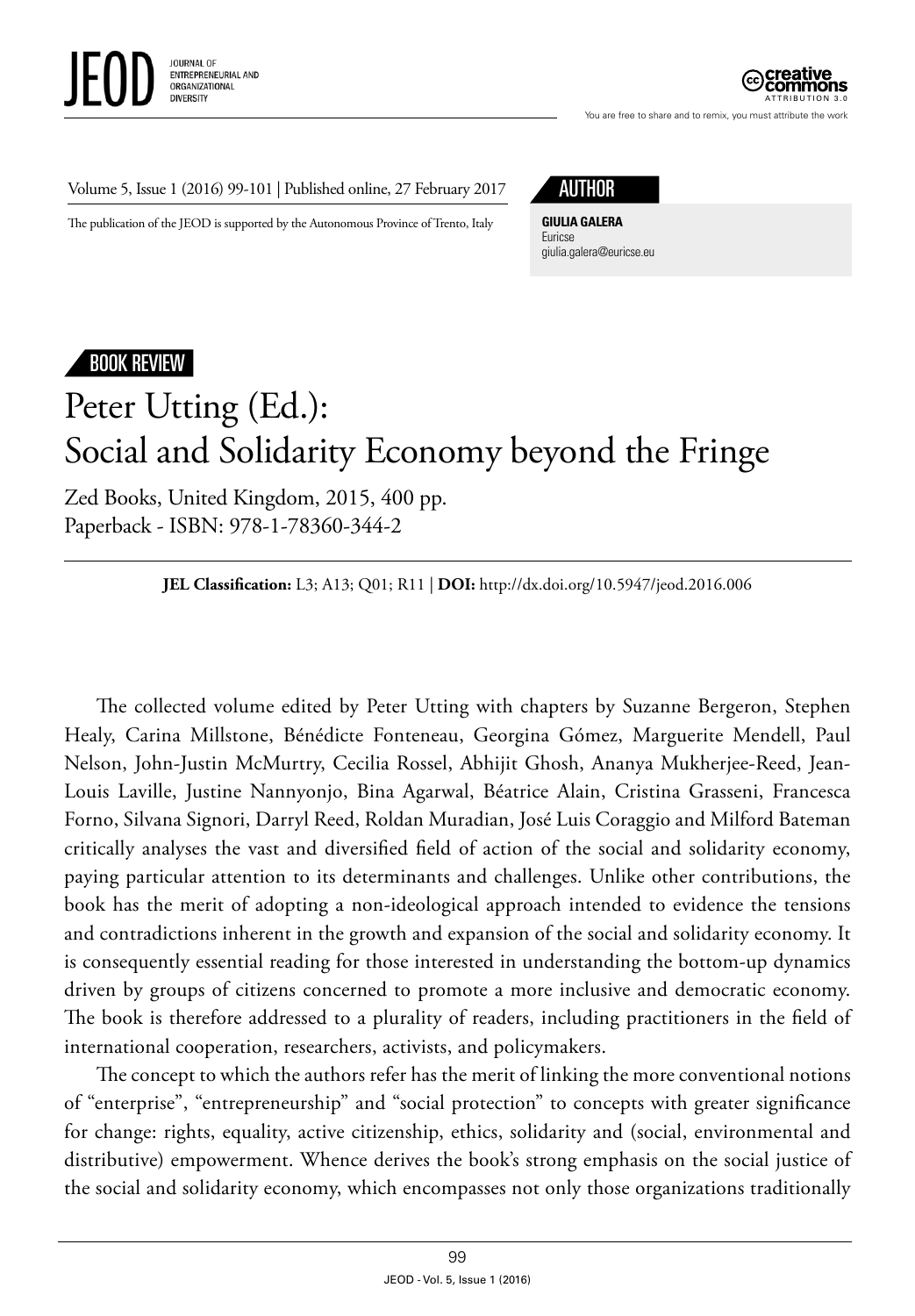belonging to the "social economy" or the 'third sector', such as cooperatives, mutual societies and non-governmental organizations, but also a myriad of mutual aid groups, ranging among organizations for the production of goods and services (fair trade and solidarity networks and other types of solidarity purchase groups) associations of workers in the informal economy, more recently-established social enterprises, alternative currencies, and certain types of digital crowdfunding.

The fundamental characteristics common to social and solidarity economy organizations are the priority given to social and often environmental objectives, the importance placed on aspects to do with ethics, and the rethinking of economic practices in order to promote democratic self-management and active citizenship. In essence, unlike other concepts commonly used in the literature, the social and solidarity economy integrates economic, social, environmental, and cultural goals with the political dimension inherent in the participatory and inclusive governance models that distinguish it.

The research question which the authors address through theoretical and empirical analysis is the conditions under which the social and solidarity economy can grow in size, or expand horizontally at local level, while retaining its values and objectives. More specifically, the first part of the book is devoted to analysis of how the meaning and development of the social and solidarity economy have been influenced by institutional changes, the evolution of the relations among state, market, and civil society, and the various philosophical and ideological currents of thought which have become established over the past two centuries. A survey of the history of the social and solidarity economy identifies various stages in its development and explains its fluctuating evolution. The birth in the early nineteenth century of numerous mutual-aid associations to promote economic and political empowerment through collective action was followed by philanthropic solidarity aimed at reducing poverty through individual donations, then by the advent of the state-market model which largely relegated the voluntary sector to a marginal role, and then by a revitalization of collective solidarity as a result of the social movements of the 1970s — the forerunners of a new mobilization from below. The book also devotes ample space to the relations established by social and solidarity economy organizations with public agencies. It stresses the key role played by policies, regulatory actions, and public programmes to support the social and solidarity economy and to ensure its stability; but it also highlights the risks related to the integration into public policies of the organizations belonging to it. Whence derives the importance of co-definition of policies by the social economy and solidarity organizations that many authors cite with a view to identifying goals to be pursued, the resources on which to draw, and the priorities of the interventions to be carried out, which should reflect the community's interests and endowments.